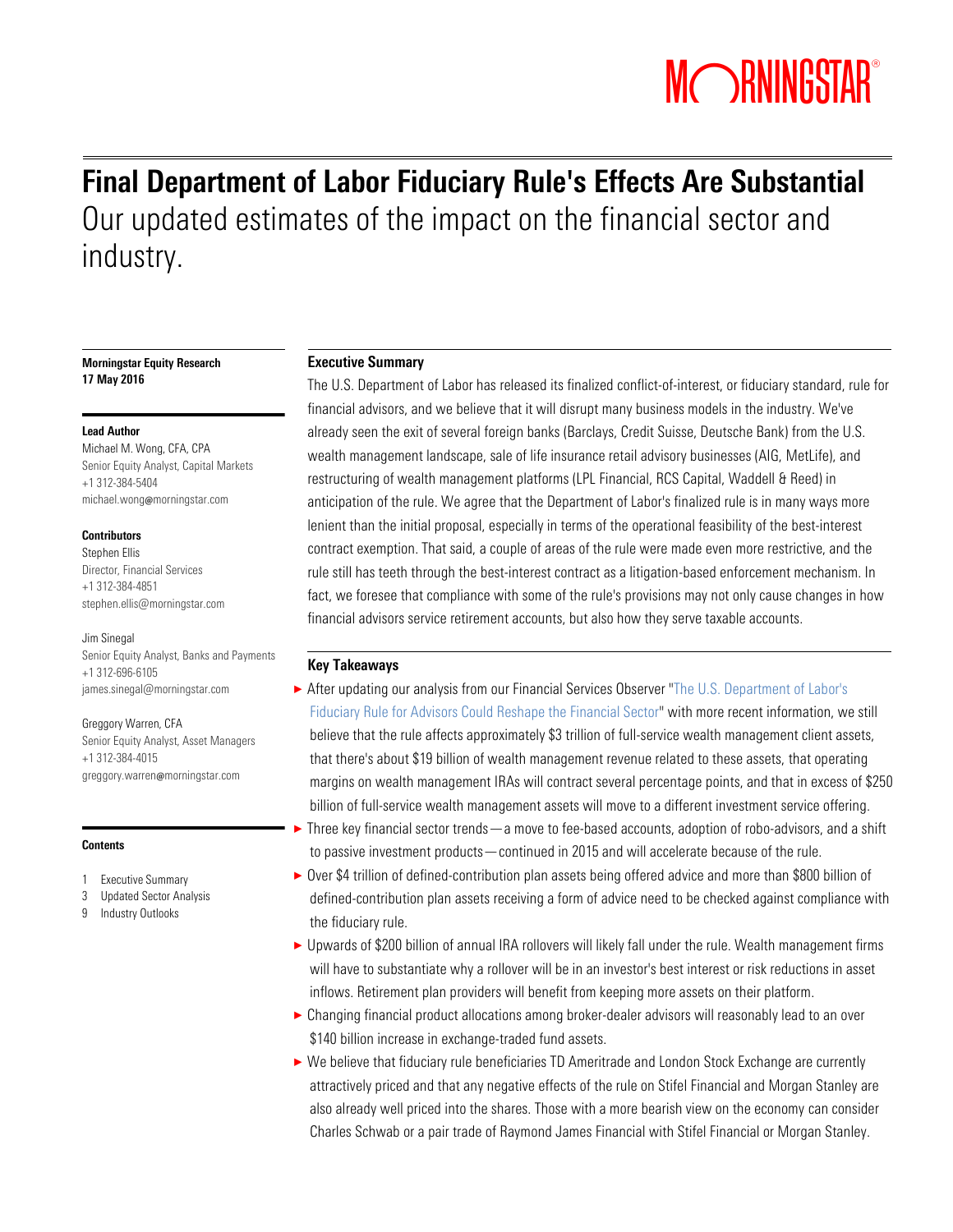## Companies Mentioned

|                           | Economic Moat |        |            | <b>Fair Value</b> |            | <b>Current Uncertainty</b> | <b>Morninastar Credit</b> |                          | <b>Market</b> |
|---------------------------|---------------|--------|------------|-------------------|------------|----------------------------|---------------------------|--------------------------|---------------|
| Name/Ticker               | Moat          | Trend  | Currency   | <b>Estimate</b>   |            | <b>Price Rating</b>        | Rating                    | Rating                   | Cap (Bil)     |
| Bank of America BAC       | Narrow        | Stable | <b>USD</b> | 17.00             | 13.93 High |                            | ★★★★                      | <b>BBB</b>               | 143.09        |
| Charles Schwab SCHW       | Wide          | Stable | <b>USD</b> | 30.00             | 27.69 High |                            | ★★★                       | A+                       | 36.60         |
| London Stock Exchange LSE | Narrow        | Stable | GBX        | 3.100.00          |            | 2.593.00 Medium            | ★★★★                      | $\overline{\phantom{0}}$ | 9.04          |
| Morgan Stanley MS         | Narrow        | Stable | <b>USD</b> | 36.00             | 26.21 High |                            | ★★★★                      | <b>BBB</b>               | 50.77         |
| Raymond James RJF         | None          | Stable | <b>USD</b> | 58.00             | 50.77 High |                            | ★★★                       |                          | 7.19          |
| Stifel Financial SF       | None          | Stable | <b>USD</b> | 49.00             | 33.87 High |                            | ★★★★                      |                          | 2.25          |
| TD Ameritrade AMTD        | Narrow        | Stable | <b>USD</b> | 39.00             | 28.95 High |                            | ★★★★                      | Α                        | 15.31         |
| Wells Fargo WFC           | Wide          | Stable | USD.       | 61.00             |            | 48.27 Medium               | ****                      | А                        | 245.07        |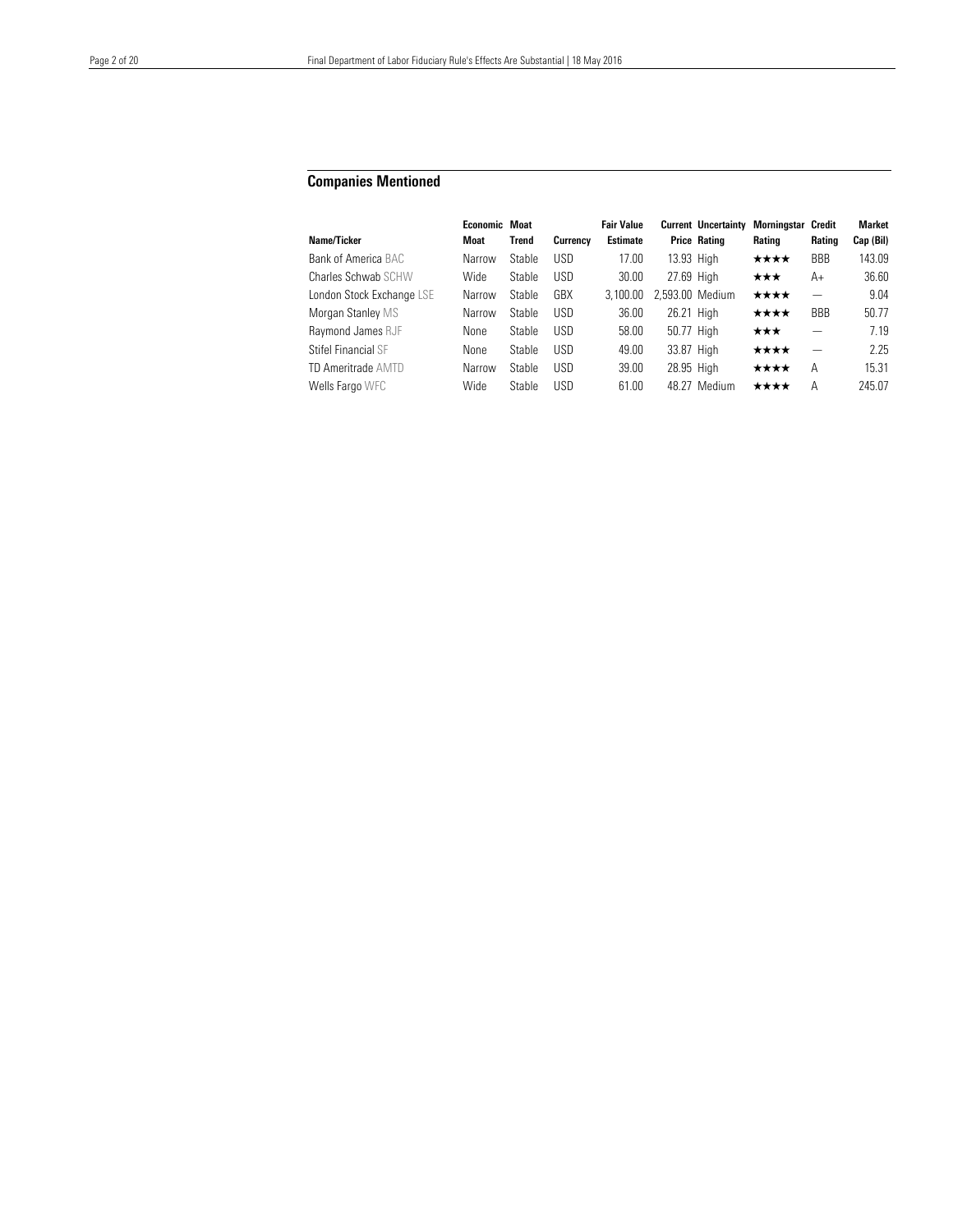### The Finalized Department of Labor Fiduciary Rule Is Seen as More Lenient, but Our Estimates of Its Effect on the Financial Sector Remain Substantial

After digesting the finalized Department of Labor's fiduciary rule and incorporating updated information, we still assess that the rule will reshape the financial sector. Through its ability to influence the policies and procedures of wealth management firms and the behavior of financial advisors to many taxqualified accountholders, the entire value chain from financial product manufacturers to financial product distributors and investors has to be reconceived.

Our primary estimate of the assets that will be subject to a new fiduciary duty remains \$3 trillion of advised, commission-based brokerage IRA assets.

**Exhibit 1** We Estimate That Around \$3 Trillion of Client Assets Will Be Affected by the Department of Labor's Rule and That Publicly Traded Wealth Management Firms Hold Over \$1 Trillion (\$ Trillions)



Source: Company filings, U.S. Federal Reserve, Morningstar

In addition to the \$3 trillion of advised, commission-based IRA assets, we estimate that advice services are being offered to approximately \$4 trillion of private, defined-contribution-plan-participant assets and that there's upwards of \$800 billion of plan assets that are using advice and could be subject to the rule. Advice providers to private defined-contribution plan participants need to double-check that how they formerly advised or managed assets on behalf of retirement plan participants remains in line with the Department of Labor's updated rules.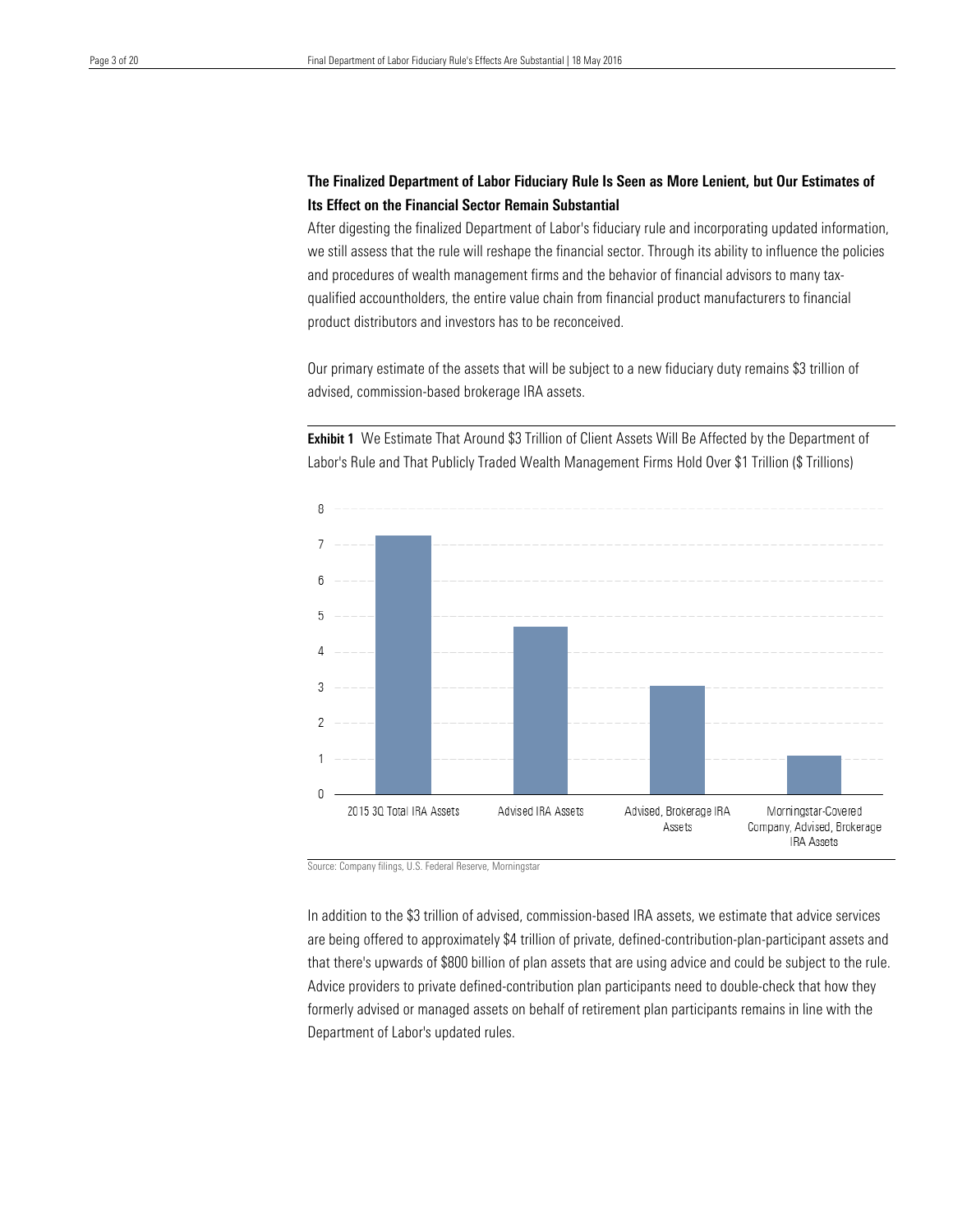Healthcare Observer | 18 May 2016





Source: Mercer, Morningstar, Oliver Wyman, Plansponsor Magazine, U.S. Federal Reserve

The finalized rule, as in the initial proposal, classifies advice on rollovers from an employer-sponsored plan to an IRA as fiduciary advice. Besides broker-dealer advisors that have to comply with the full bestinterest contract, even level-fee Registered Investment Advisers have to comply with the streamlined best-interest contract that requires acknowledging fiduciary status and documenting why the rollover is in the best interest of the client. The documentation must take into account the difference in fees and services between the employer-sponsored plan and the IRA. Because of the increased compliance procedures and potential difficulty in justifying a rollover, it's reasonable to believe that more assets will stay in employer-sponsored plans like 401(k)s.

Assets staying in 401(k) plans will benefit retirement plan platform providers, while reducing net inflows into wealth management firms. According to the Investment Company Institute, 63% of households with traditional IRAs used a professional financial advisor as a source of information when making their rollover decision. Translating this into dollar terms, we estimate that over \$200 billion of annual rollover assets will be covered by the fiduciary rule. Looking at rollovers from the perspective of financial advisors that may decline to advise small-balance clients, we estimate that nearly \$50 billion of IRA rollovers are for amounts less than \$100,000 and that about \$10 billion of IRA rollovers annually is from households that don't possess \$100,000 of total investable assets.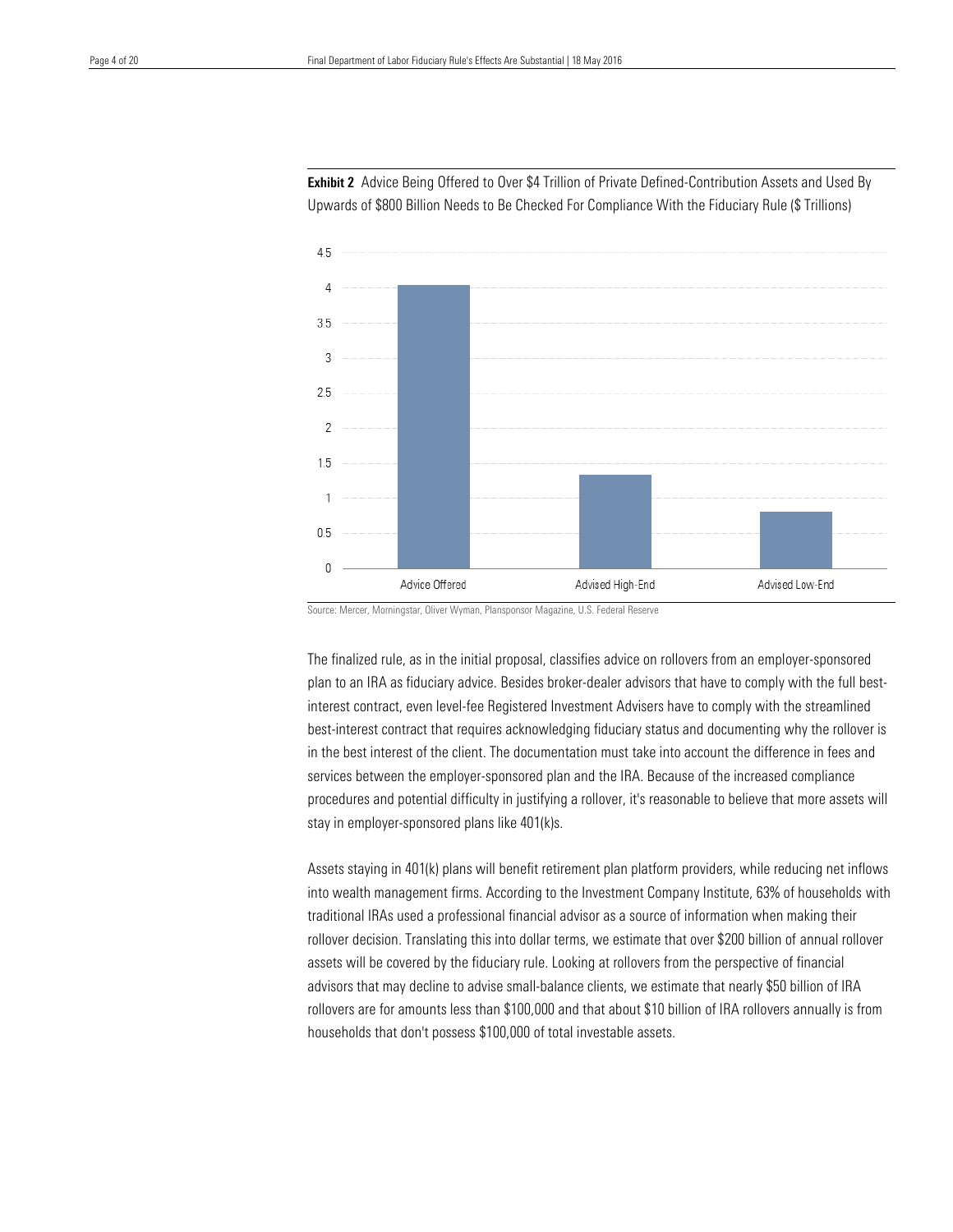Healthcare Observer | 18 May 2016

Exhibit 3 Over \$200 Billion of Annual IRA Rollovers Are Covered by the Rule, Which Can Reduce Inflows to Wealth Management Firms and Benefit Retirement Plan Platform Providers (\$ Billions)



Source: Deloitte & Touche, Employee Benefit Research Institute, Investment Company Institute, Morningstar

The Department of Labor's updated cost estimates for implementing the rule are now even higher than initial estimates. It's arguable that the more explicit costs of implementing the rule should be lower than the Department of Labor's revised estimates, since the new estimates are based on the survey results received from the financial-services sector for the stricter, initial proposal. The Department of Labor modestly reduced the industry estimates to account for the new rule's slightly lower requirements, but we believe that the agency remained fairly conservative in estimating costs as a whole.

Exhibit 4 The Department of Labor's Updated Cost Estimates Are Even Higher Than the Financial Sector's Initially Provided Survey Results (\$ Millions)

|                   | <b>Department of</b> |                 |                                |                        |
|-------------------|----------------------|-----------------|--------------------------------|------------------------|
|                   |                      |                 | <b>Deloitte-SIFMA</b>          | <b>Oxford Econ-FSI</b> |
|                   |                      | DOL Methodology | <b>Alternative Methodology</b> |                        |
| 1st Year<br>Costs |                      |                 |                                |                        |
|                   |                      | -200            | 700                            |                        |
|                   | 404                  | 563             | l.100                          |                        |

Source: Deloitte & Touche, Department of Labor, Oxford Economics

Based on the Department of Labor's cost estimates, the aggregate value of the affected firms would decrease by approximately \$15 billion if the costs aren't mitigated or offset with additional revenue opportunities. The value impact on the sector can also be much greater or smaller than \$15 billion based on an increase or decrease of the affected revenue, which we estimate at around \$19 billion, or costs that haven't been quantified, such as penalties related to lost litigation. The \$15 billion loss for the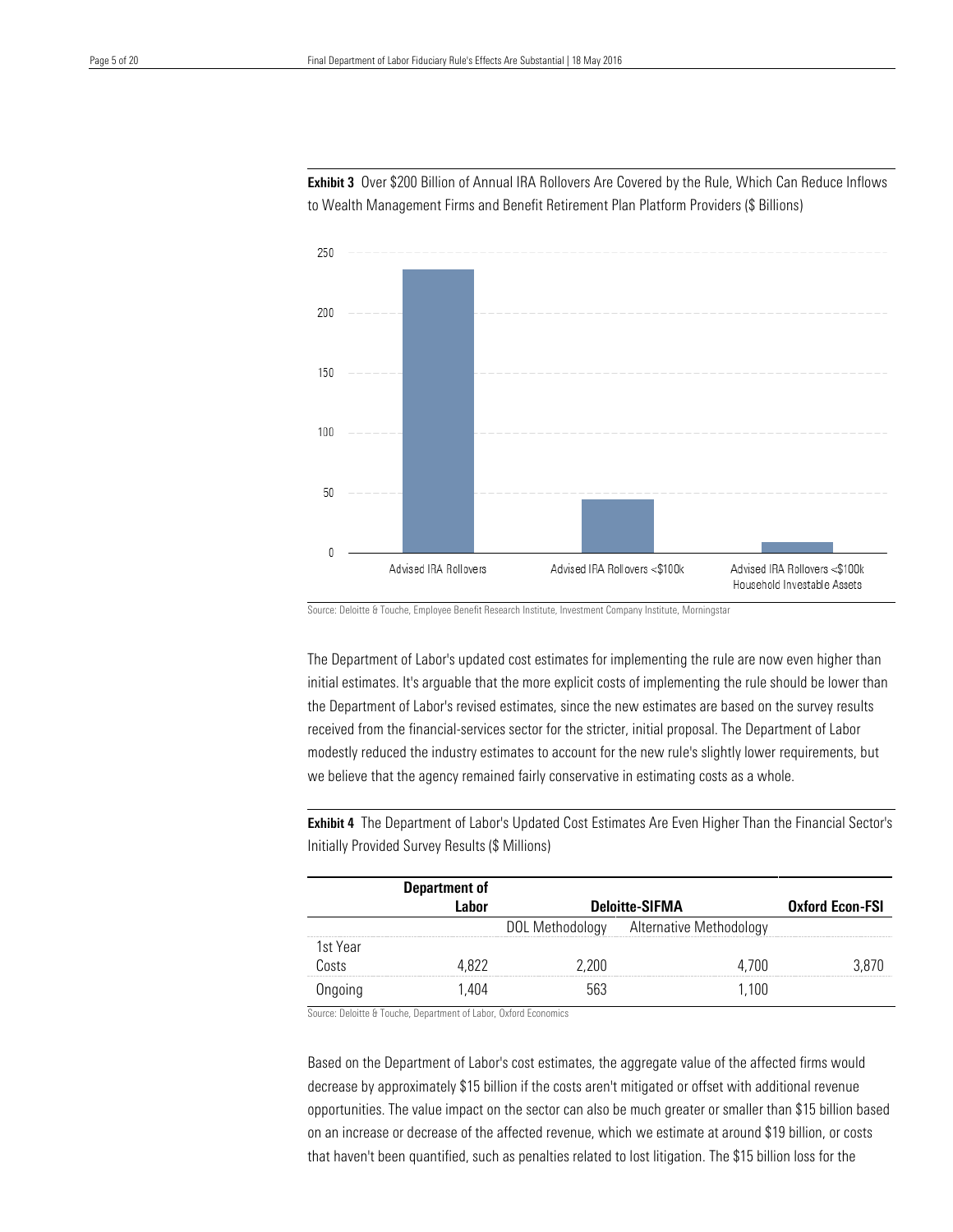sector from explicit implementation expenses also understates the gross transfers of value that will occur from firms challenged by the rule, such as alternative asset managers and life insurance companies, to those advantaged by the rule, such as discount brokerages, financial technology companies, and passive investment management firms.

#### Finalized Fiduciary Rule Will Ensure Acceleration of Three Key Financial Sector Trends

We continue to believe that the fiduciary rule will accelerate three key financial sector trends:

- ► The movement to fee-based from commission-based full-service wealth management accounts.
- ▶ Adoption of robo-advisors and digital advice solutions.
- ▶ Shift to relatively lower-cost passive investment products from actively managed.

Through 2015, the movement to fee-based accounts from commission-based continued. Morgan Stanley's proportion of fee-based assets increased 1.3 percentage points, while Raymond James' increased 2.4 percentage points. Stifel Financial's proportion actually decreased 0.7 percentage points, but this was likely due to the account mix of its 2015 Sterne Agee and Barclays' U.S. wealth management acquisitions.

**Exhibit 5** There Is a Trend Toward Fee-Based Accounts (Fee-Based Client Assets as a Percentage of Total Client Assets)



Source: Company filings, Morningstar

From 2014 to 2015, the client assets at several of the leading robo-advisors increased over 150%. We continue to believe that the stand-alone robo-advisors, like Wealthfront, are a logical landing place for clients with low account balances who may be unprofitable for full-service wealth management firms. Capturing just a fraction of the \$250 billion to \$600 billion of low-account-balance assets will accelerate their growth by several years and bring them closer to the \$16 billion to \$40 billion client asset break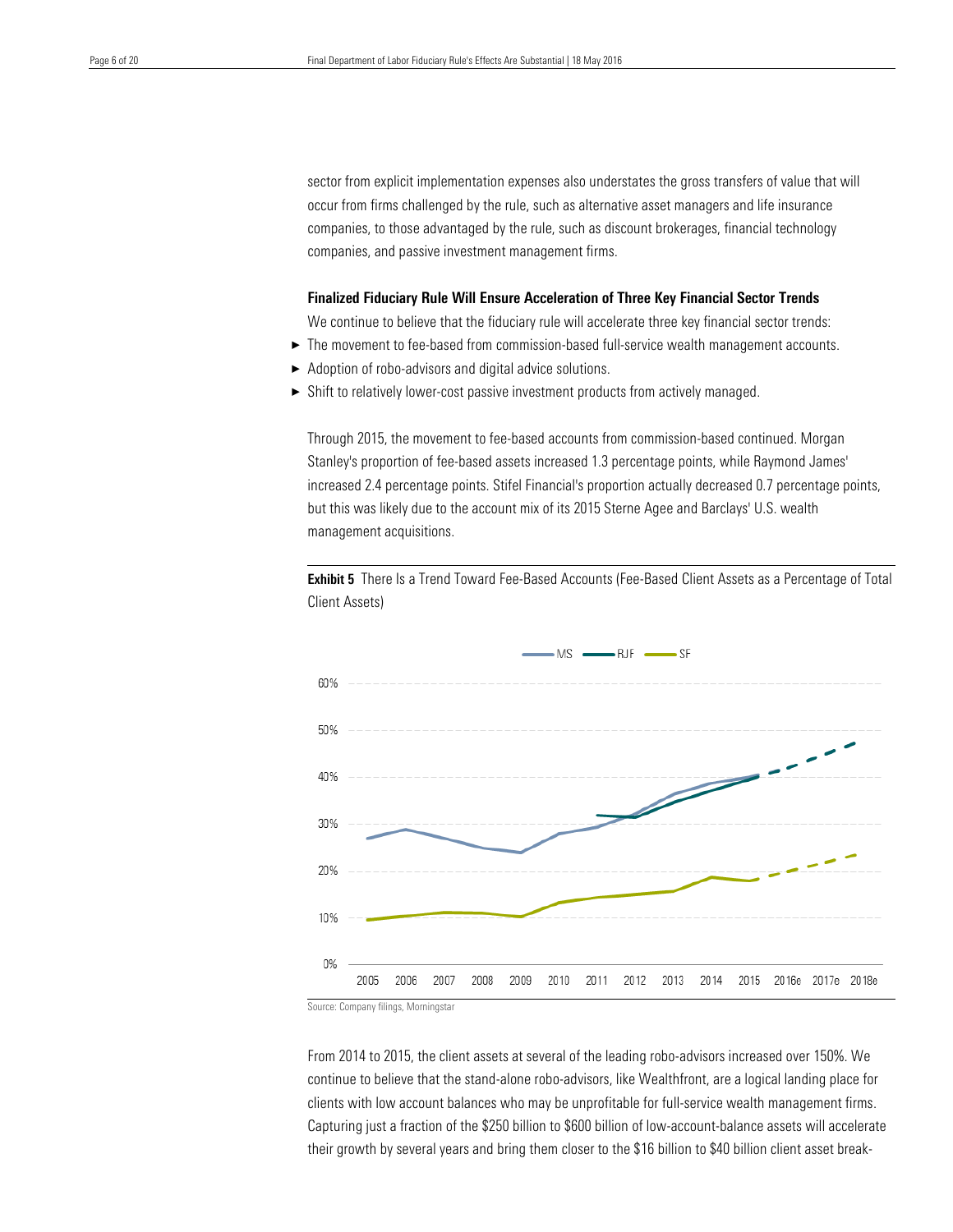even point that we estimated in our April 2015 report ["Hungry Robo-Advisors Are Eyeing Wealth](http://select.morningstar.com/downloadarchive.aspx?year=2015&docid=692135&secid=&companyid=&title=Hungry+Robo-Advisors+Are+Eyeing+Wealth+Management+Assets%3a+We+Believe+Wealth+Management+Moats+Can+Repel+the+Fiber-Clad+Legion)  [Management Assets.](http://select.morningstar.com/downloadarchive.aspx?year=2015&docid=692135&secid=&companyid=&title=Hungry+Robo-Advisors+Are+Eyeing+Wealth+Management+Assets%3a+We+Believe+Wealth+Management+Moats+Can+Repel+the+Fiber-Clad+Legion)"



Exhibit 6 Leading Robo-Advisors More Than Doubled Their Assets in 2015 (\$ Billions)

Source: Company comments, Company filings, Morningstar

While the fiduciary rule will be a needed boost to the robo-advisors that serve investors directly, it will be an even greater accelerant to robo-advisors or digital advice technology used by the established fullservice wealth management firms. Digital advice companies that support wealth management firms should experience a more explosive growth rate than that experienced by the robo-advisors serving investors directly, as they can quickly leverage the advisor networks they tap. BlackRock's FutureAdvisor unit has already signed agreements with LPL Financial and Royal Bank of Canada since the beginning of 2016. The wirehouse wealth management firms are also exploring digital advice solutions. For firms that don't have core competencies in design, technology, and investing, partnering with an established roboadvisor makes economic sense.

We still put the potential shift to passive investment products after the rule at over \$1 trillion from the amount of mutual fund assets held in affected IRAs and robo-advisor opportunity. While the streamlined high-quality, low-fee exemption wasn't included in the final rule, we continue to believe that passive investment share will accelerate from the reduction in potential conflicts of interest stemming from third-party payments, increased adoption of robo-advisors, and total-cost balancing. We also think that firms with previously more-closed architecture may add products like index-based target-date funds to supplement their limited product menu, as the Department of Labor specifically stated that "If another type of investment would be in the Retirement Investor's Best Interest, the Adviser may not, consistent with the Best Interest obligation, recommend a product from its limited menu." Index-based target-date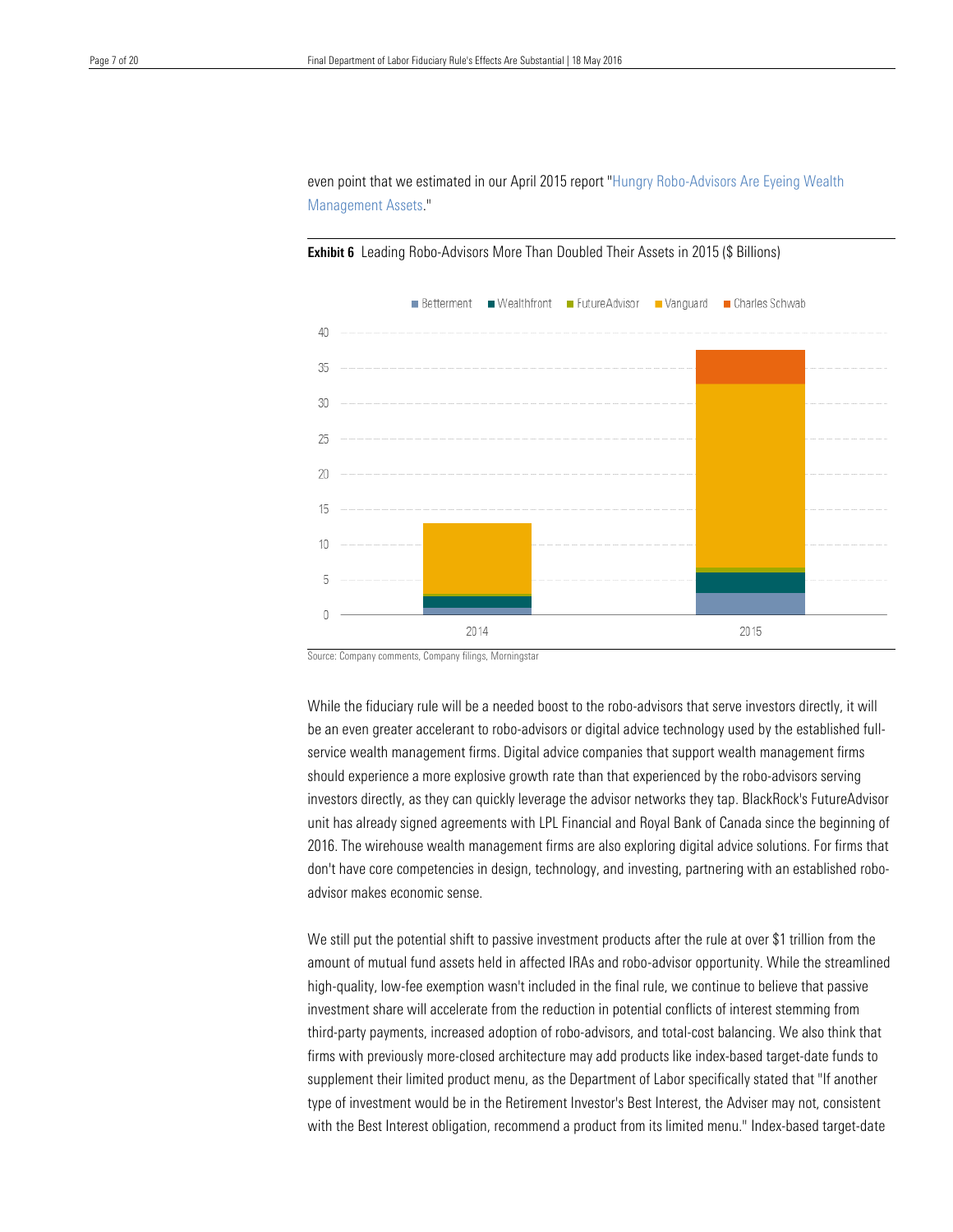funds should also benefit from more assets staying in defined-contribution plans from enhanced fiduciary rollover substantiation requirements.



Exhibit 7 Passive Investments Could Gain Over \$1 Trillion of Assets From the Fiduciary Rule (\$ Trillions)

Source: Morningstar

Digging down into just the shift of assets into ETFs, not including passive index funds, we estimate a reasonable opportunity upwards of \$140 billion based on the ETF product allocation difference between RIAs that are currently under a fiduciary standard and broker-dealer advisors under a suitability standard.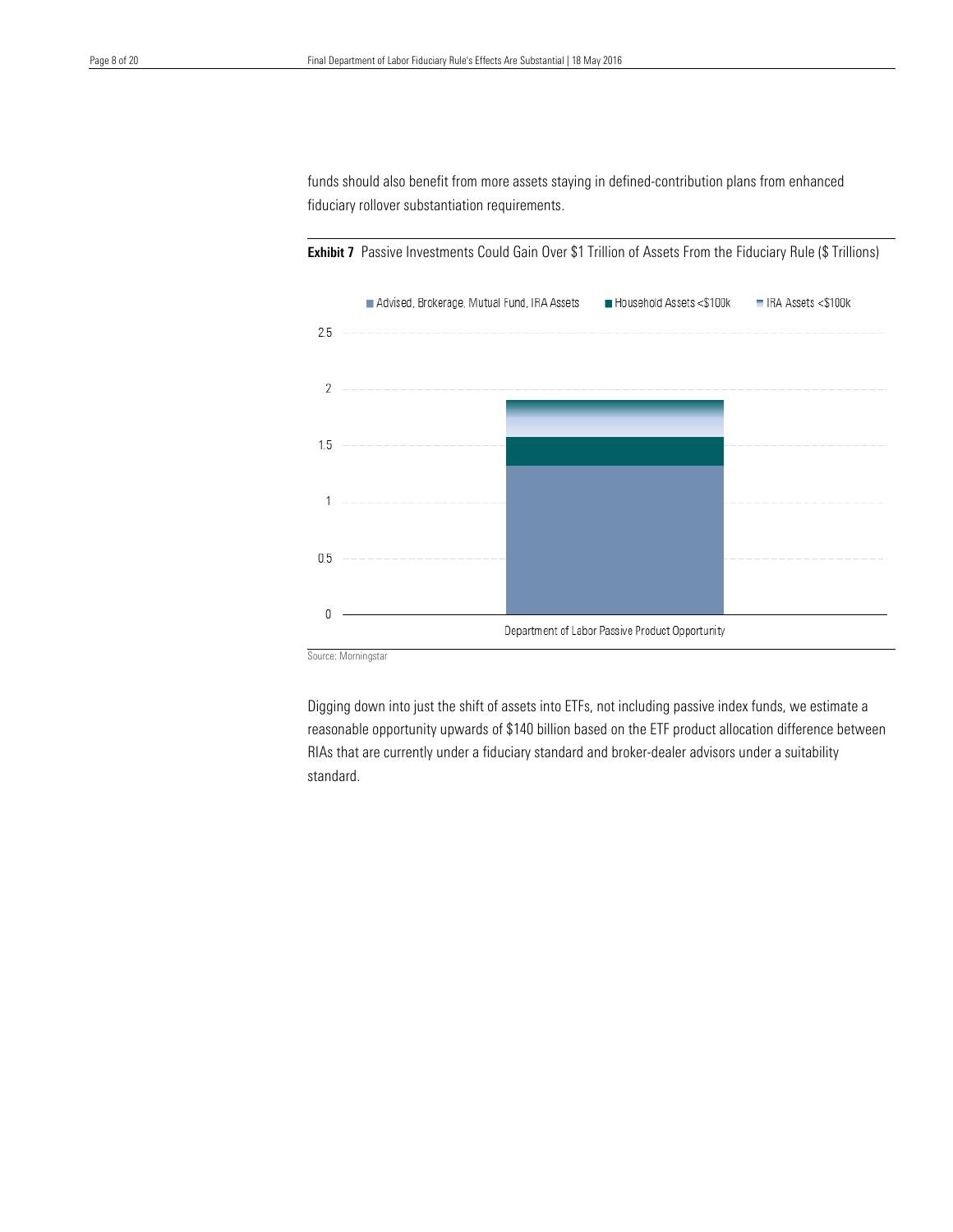**Exhibit 8** Broker-Dealer Advisors Moving to a Fiduciary Standard May Incrementally Allocate More Than \$140 Billion of Assets to ETFs (\$ Billions)



Incremental ETF Allocation

Source: Cerulli Associates, Morningstar

Healthcare Observer | 18 May 2016

#### The Finalized Department of Labor Fiduciary Rule Is Full of Challenges and Opportunities

We continue to believe that the fiduciary rule will disrupt the financial-services sector and that there will be positive and negative effects on financial industries and firms. The revised rule includes some material changes, many that make it more lenient and some that make it more restrictive, but the overall view we expressed in our October 2015 Financial Services Observer ["The U.S. Department of Labor's](http://select.morningstar.com/downloadarchive.aspx?year=2015&docid=720414&secid=&companyid=&title=Financial+Services+Observer%3a+The+U_S_+Department+of+Labor%27s+Fiduciary+Rule+for+Advisors+Could+Reshape+the+Financial+Sector)  [Fiduciary Rule for Advisors Could Reshape the Financial Sector"](http://select.morningstar.com/downloadarchive.aspx?year=2015&docid=720414&secid=&companyid=&title=Financial+Services+Observer%3a+The+U_S_+Department+of+Labor%27s+Fiduciary+Rule+for+Advisors+Could+Reshape+the+Financial+Sector) still holds. We believe that the beneficiaries will be discount brokerages, financial technology companies including robo-advisors, and and providers of passively managed products (primarily index funds and exchange-traded products like ETFs). There will be a mixed effect on active asset managers and full-service wealth management firms, while certain alternative asset managers and life insurance companies will be challenged.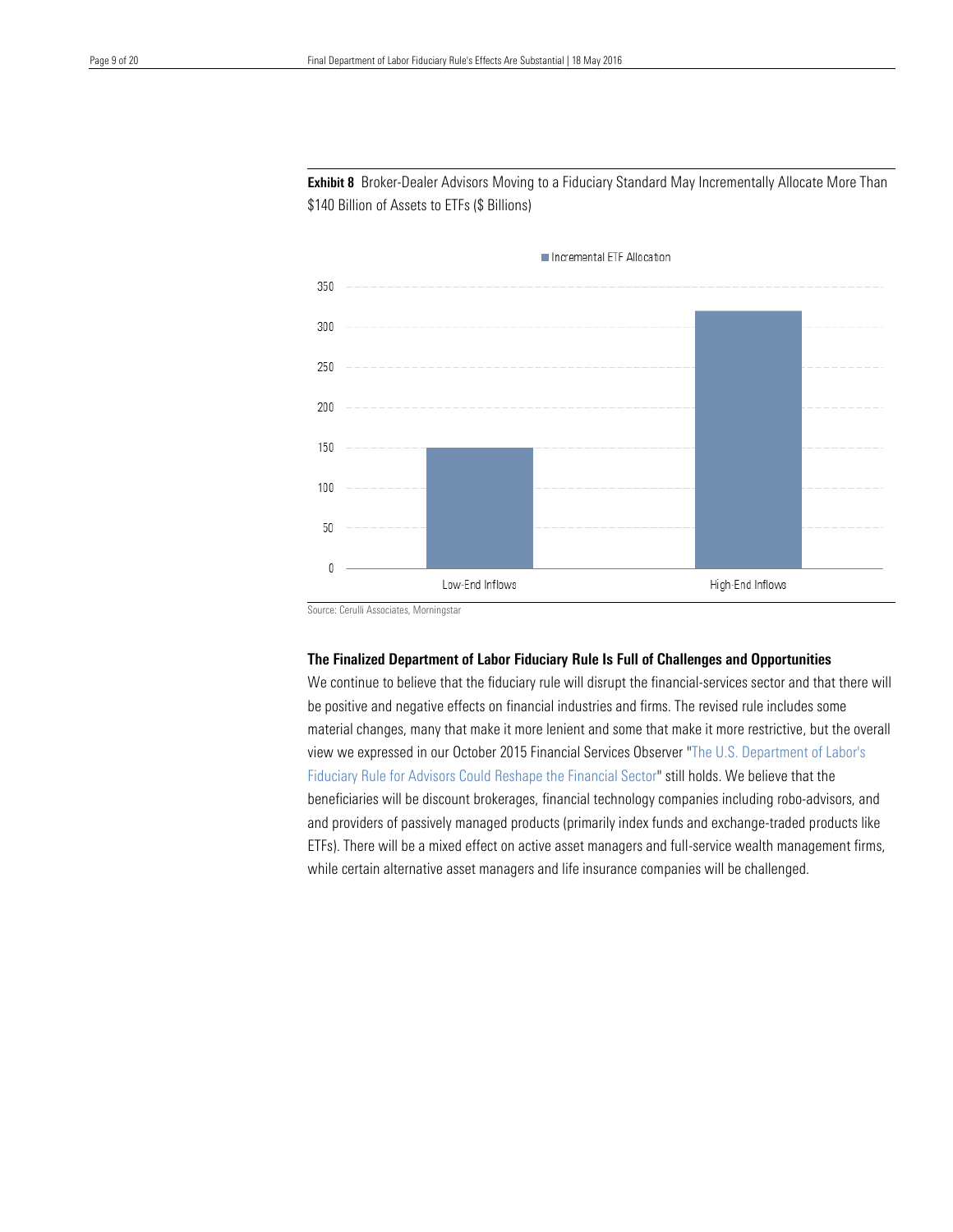Healthcare Observer | 18 May 2016

|                      | Pay/Receive | Client Asset | Expenses/ | Vertical    | Moat-Based     |         |
|----------------------|-------------|--------------|-----------|-------------|----------------|---------|
|                      | 3rd Party   | Inflows/     | Legal     | Integration | Market Share/  |         |
|                      | Payments    | Outflows     | Exposure  | Conflict    | Mix Shift Gain | Overall |
| Fintech and          |             |              |           |             |                |         |
| Information/Robos    |             |              |           |             |                |         |
| Discount             |             |              |           |             |                |         |
| <b>Brokerages</b>    |             |              |           |             |                |         |
| Index and            |             |              |           |             |                |         |
| <b>ETP Providers</b> |             |              |           |             |                |         |
| <b>Active Asset</b>  |             |              |           |             |                |         |
| Managers             |             |              |           |             |                |         |
| Full-Service Wealth  |             |              |           |             |                |         |
| Management Firms     |             |              |           |             |                |         |
| Alternative Asset    |             |              |           |             |                |         |
| Managers             |             |              |           |             |                |         |
| Life Insurance       |             |              |           |             |                |         |
| Companies            |             |              |           |             |                |         |

**Exhibit 9** The Fiduciary Rule Has Positive and Negative Repercussions Throughout the Financial Sector

Source: Morningstar

Updated Industry Outlooks From Initial Proposal to Final

Positive | Mixed/ Neutral | Negative

► Financial technology and information providers, including robo-advisors: Betterment, BlackRock, Charles Schwab, Envestnet, Financial Engines, Invesco, Morningstar, SEI Corporation, Wealthfront. We've added financial technology and information providers, including robo-advisors, to our chart of financial industries that we believe will benefit from the rule because of expenses/legal exposure and client asset inflows.

We see the financial technology and information companies as playing a key role in efficiently addressing some of the requirements of the rule and as a preventive measure for reducing legal liability risks. Given the increased compliance costs of the rule, wealth management firms will have an even greater incentive to streamline their workflows to offset these costs. Financial software providers that can help increase the productivity of financial advisors will become more ingrained and valued partners of wealth management firms.

The best-interest contract requires financial advisors to act prudently and receive only reasonable compensation. We believe that advisors and financial institutions will have to use more data and analytics to substantiate their best-interest obligations. Examples of best practices include benchmarking of financial product expenses to support reasonable compensation, benchmarking of plan expenses for rollovers, outside research to justify recommendations, and account aggregation capabilities to ensure that advisors using a limited menu of products don't imprudently overallocate, such as to proprietary alternative asset products. Savings in time and legal costs should more than substantiate taking these additional measures.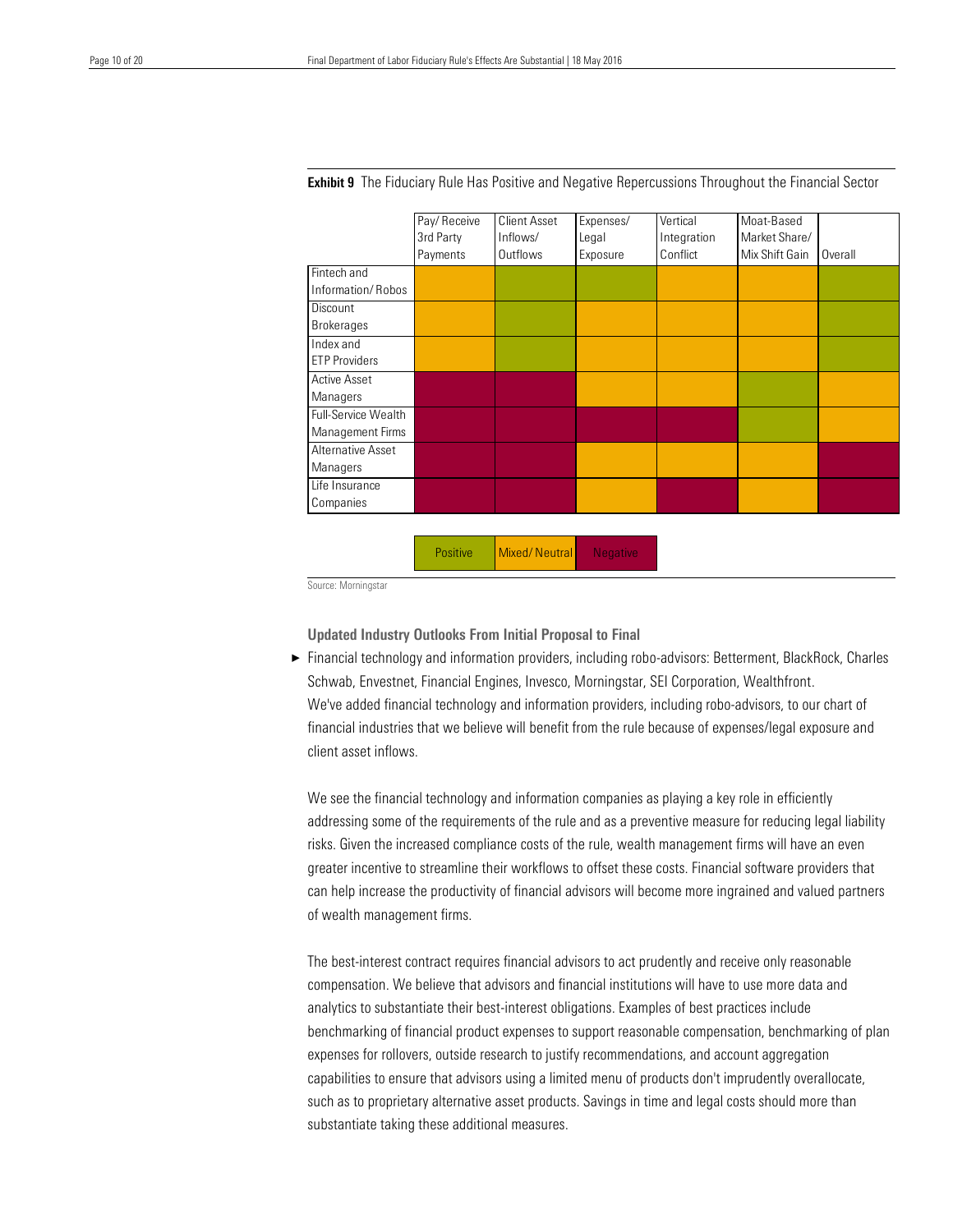Scalable advice and investment management enabled by technology will be in higher demand. Firms and advisors may find it especially effective to use a digital advice or investment management service to handle low-balance retirement accounts. This will allow advisors to focus more of their time on higherbalance taxable accounts and potentially move some fiduciary responsibilities and compliance burdens to outside parties. In the past several months, we've already seen partnership announcements between BlackRock's FutureAdvisor with LPL Financial and Royal Bank of Canada. Multiple full-service wealth management firms are also developing their own in-house digital advice solutions. Because the economics of robo-advisors can be challenging, it might make more sense for many firms to partner with an existing one rather than develop their own.

▶ Discount brokerages: Charles Schwab, TD Ameritrade.

We still believe that discount brokerages stand to benefit from the rule. However, the net benefit is likely to be lower with the final rule than the initial proposal because it isn't as onerous on the full-service wealth management industry, and we've already seen competitive adaptation from the full-service wealth management firms.

Our assessment that discount brokerages will benefit from the rule was based primarily on our estimate that full-service wealth management firms currently have \$250 billion to \$600 billion of client assets in small-balance IRA relationships that may become unprofitable after the fiduciary rule. While that estimate remains unchanged, wealth management firms have begun adopting solutions to address small-balance accounts. For example, LPL Financial lowered its account minimum in its Optimum Market Portfolios advisory platform to \$10,000 from \$15,000 and Morgan Stanley hired a chief digital officer for its wealth management business. To the extent that these full-service wealth management initiatives keep assets in-house, there will be less available for discount brokerages to pick up. That said, capturing just a fraction of the potential assets would be value-accretive to the discount brokerages.

On the operational front, the discount brokerages aren't fully immune from the rule and there are multiple issues that they will have to work through. For the do-it-yourself side of their businesses, we see primary issues being related to IRA rollover and general investment education that IRA investors might access from the firms, as the firms generally don't want education to cross the line of being considered a financial recommendation. For their RIA businesses, they'll likely have to add to their compliance and support systems. There are also areas that are more company-specific, such as if they employ branch advisors that fall under the fiduciary rule, usage of proprietary products, or any additional responsibilities of providing a retirement plan platform.

Based on current valuations, we believe that shares of narrow-moat TD Ameritrade are more attractive than those of wide-moat Charles Schwab. Assuming a base case of slow economic growth in the U.S. over the next two to three years, we believe that TD Ameritrade's shares will outperform Charles Schwab's. Both firms have the same dual primary value drivers of interest rates and client asset levels, but TD Ameritrade's unique relationship with Toronto Dominion Bank means that its interest-related earnings growth doesn't need substantial retained equity to support. This in turn translates into TD Ameritrade being able to increase dividends and repurchases in line with earnings growth and that the company's earnings are worth more on a discounted free cash flow basis compared with Charles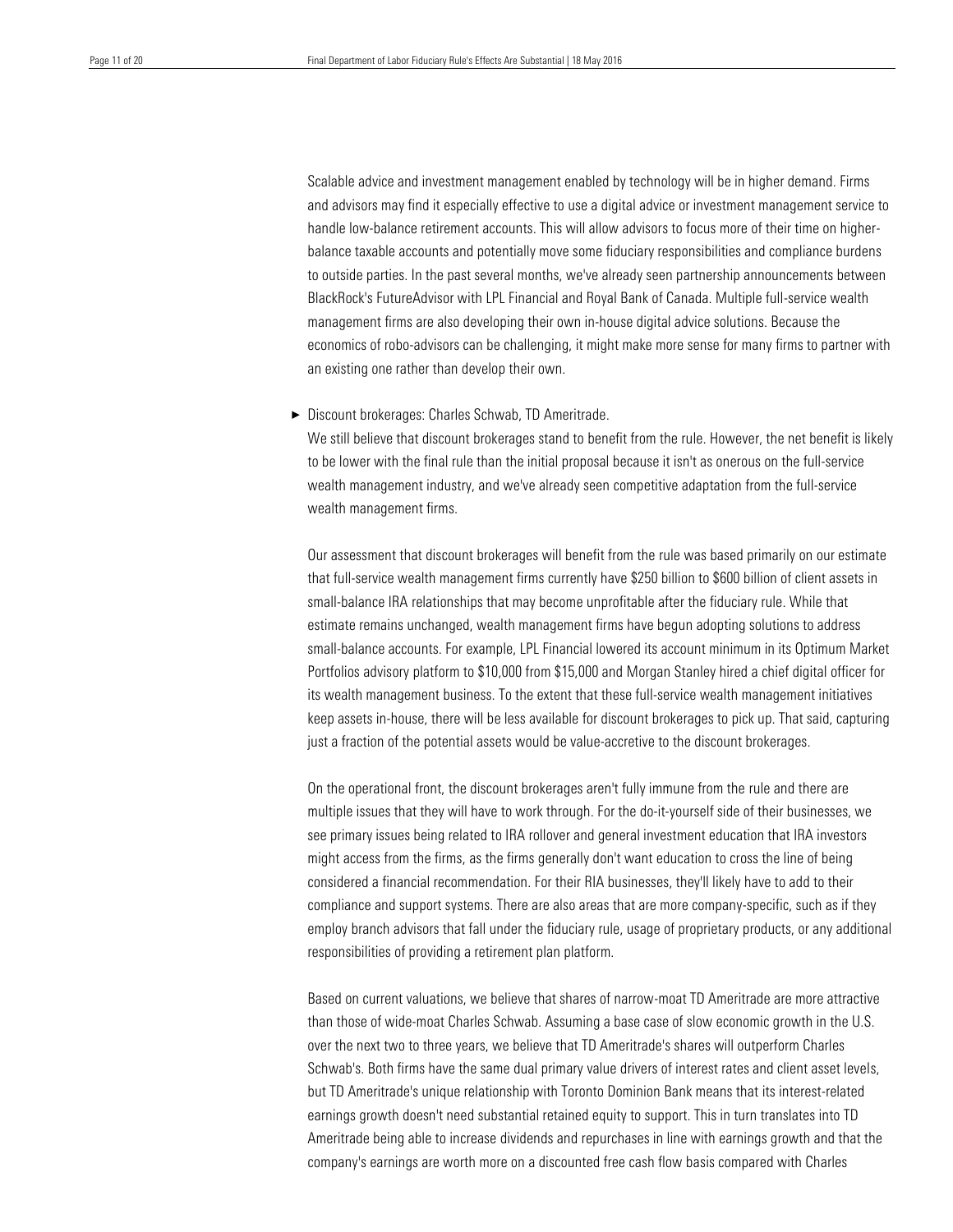Schwab. The next short-term interest-rate increase by the Federal Reserve should also be a material positive for TD Ameritrade's earnings, as it's near its 25 basis points sharing cap on the floating insured deposit account agreement with Toronto Dominion Bank and will capture more of this next increase than the previous one.

For those with the bearish view that short-term U.S. interest rates will not move or increase only 25 basis points in the medium term or that the yield curve will be flat, Charles Schwab's wide-moat business model can still experience reasonable growth. An additional 25-basis-point increase in shortterm rates should add about \$130 million to the company's bottom line from the reversal of money market fund fee waivers, an approximately 8% increase in earnings per diluted share. Over the next several years, gradually shifting client cash from money market funds where the maximum revenue yield is about 60 basis points into the company's bank where the net interest margin is closer to 175 basis points is also an avenue of earnings growth that is largely under the company's control. The shifting of money market fund assets could add upwards of \$700 million to the bottom line.

**Exhibit 10** We See TD Ameritrade As Currently More Undervalued Than Charles Schwab

| Ticker      | Moat   | Price<br>to FVE | Price to<br>2017<br><b>Earnings</b> | Short<br>Term Rates<br>Leverage | Trading<br>$\%$ | Asset<br><b>Management</b><br>$\%$ | Rate<br><b>Related</b><br>Revenue % | <b>Adjusted</b><br><b>ROIC</b> |
|-------------|--------|-----------------|-------------------------------------|---------------------------------|-----------------|------------------------------------|-------------------------------------|--------------------------------|
| AMTD        | Narrow | በ 74            | 16.34                               | ~15%                            | 40%             | 10%                                | 50%                                 | 30%                            |
| <b>SCHW</b> | Wide   | 0.92            | 7.99                                | $~160\%$                        | 15%             | 30%                                | 55%                                 | 13%                            |

Source: Company filings, Morningstar

► Index and exchange-traded product providers: BlackRock, Charles Schwab, London Stock Exchange, MSCI, State Street, Vanguard.

Index and exchange-traded product providers are already benefitting from the secular trend to lowercost passive investment products, but the shift will accelerate after the fiduciary rule for five reasons:

- $\blacktriangleright$  Reduction in potential conflicts of interest stemming from third-party payments.
- $\blacktriangleright$  Increased adoption of robo-advisors and digital advisory services.
- $\blacktriangleright$  Total-cost balancing.
- $\blacktriangleright$  Inclusion in platforms with previously more-closed architecture.
- $\triangleright$  Usage of index-based target date funds in defined-contribution plans that will retain more assets.

We still believe that the acceleration will occur, but it won't be as much of a spike as it would have been if the streamlined high-quality, low-fee exemption proposal was included in the final rule.

We estimate that the total market opportunity is in excess of \$1 trillion in assets and that a reasonable estimate of the additional ETF allocation from broker-dealer advisors moving to a fiduciary standard is upwards of \$140 billion. High incremental margins on passive investment products and index licensing can translate into noticeable bottom-line growth for well-positioned firms. Because we believe that roboadvisors will benefit from the rule and that robo-advisors are a major emerging distribution channel for financial products, firms with direct ties to a robo-advisor, such as BlackRock and Charles Schwab, are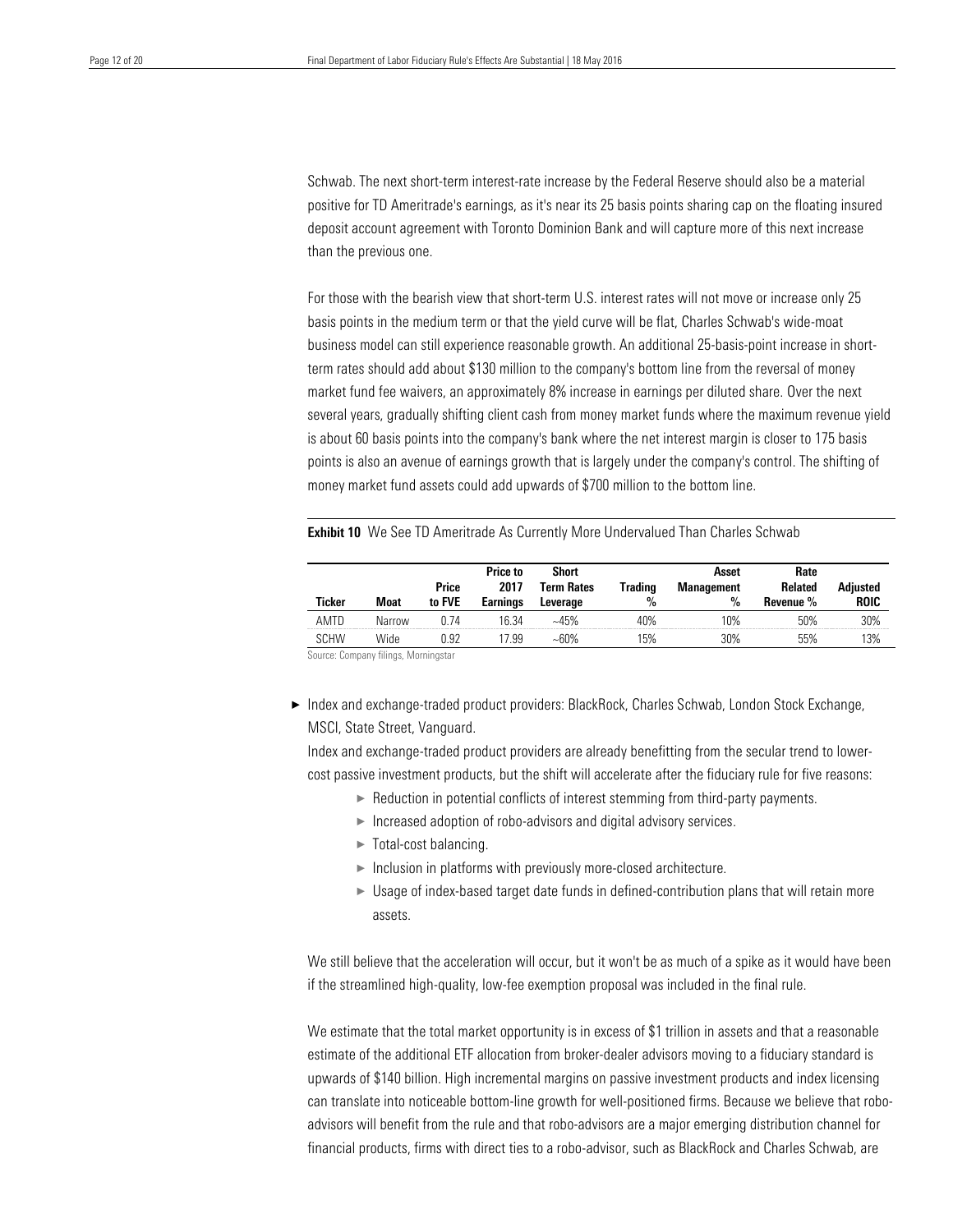competitively advantaged compared with nonvertically integrated peers. Please see our report ["Hungry](http://select.morningstar.com/downloadarchive.aspx?year=2015&docid=692135&secid=&companyid=&title=Hungry+Robo-Advisors+Are+Eyeing+Wealth+Management+Assets%3a+We+Believe+Wealth+Management+Moats+Can+Repel+the+Fiber-Clad+Legion)  [Robo-Advisors Are Eyeing Wealth Management Assets"](http://select.morningstar.com/downloadarchive.aspx?year=2015&docid=692135&secid=&companyid=&title=Hungry+Robo-Advisors+Are+Eyeing+Wealth+Management+Assets%3a+We+Believe+Wealth+Management+Moats+Can+Repel+the+Fiber-Clad+Legion) for our view of the economics of vertically integrated robo-advisors compared with stand-alones.

We currently believe that London Stock Exchange Group, which has a merger agreement with Deutsche Boerse, is one of the better-priced companies exposed to the increased adoption of index products. Its information-services segment that contains the FTSE Russell indexes business comprises over one third of total revenue. On a stand-alone basis, we believe that the company is 15% undervalued, while a merger with Deutsche Boerse would make shares 20% undervalued.

Exhibit 11 London Stock Exchange With Its FTSE Russell Indexes Business Is 15% Undervalued on a Stand-Alone Basis and 20% Undervalued Assuming a Completed Merger With Deutsche Boerse

| Ticker<br>Moat<br><b>Price to FVE</b><br><b>Earnings</b> | <b>Contribution</b> | <b>Adjusted ROIC</b> |
|----------------------------------------------------------|---------------------|----------------------|
| lse<br>21.1<br>0.84<br>Narrow                            | 33%                 | 35%                  |

Source: Company filings, Morningstar

► Active asset managers: AllianceBernstein, BlackRock, Cohen & Steers, Eaton Vance, Federated Investors, Franklin Resources, Invesco, Janus Capital Group, Legg Mason, T.Rowe Price Group, Waddell & Reed Financial.

While the effect of the fiduciary rule on active asset managers is less direct than its effect on full-service wealth management firms, it could still be significant. On the operational side, it's likely that payment structures such as revenue-sharing agreements and 12b-1 fees will need to be reworked and that the number of share classes will need to be adjusted based on how the wealth management industry adapts to the rule. Active asset managers with vertically integrated wealth management businesses, or a direct business with call center employees who interact with retirement investors, are likely to be more directly affected by the rule.

We expect the larger established active asset managers with higher-quality product, and niche managers with top-tier investment performance, to be more likely to gain market share from their disadvantaged peers as a result of the new rule. As Morningstar's Lee Davidson and Timothy Strauts examined in their November 2015 research paper ["What Factors Drive Investment Flows,](http://corporate1.morningstar.com/ResearchArticle.aspx?documentId=721116)" which relied on multifactor regressions to determine what attributes correlated with higher fund flows, individual funds and asset-management firms that score well in terms of Morningstar's Fund and Medalist Ratings (which are informed by the five pillars of Process, Performance, People, Parent, and Price) have tended to exhibit higher net inflows.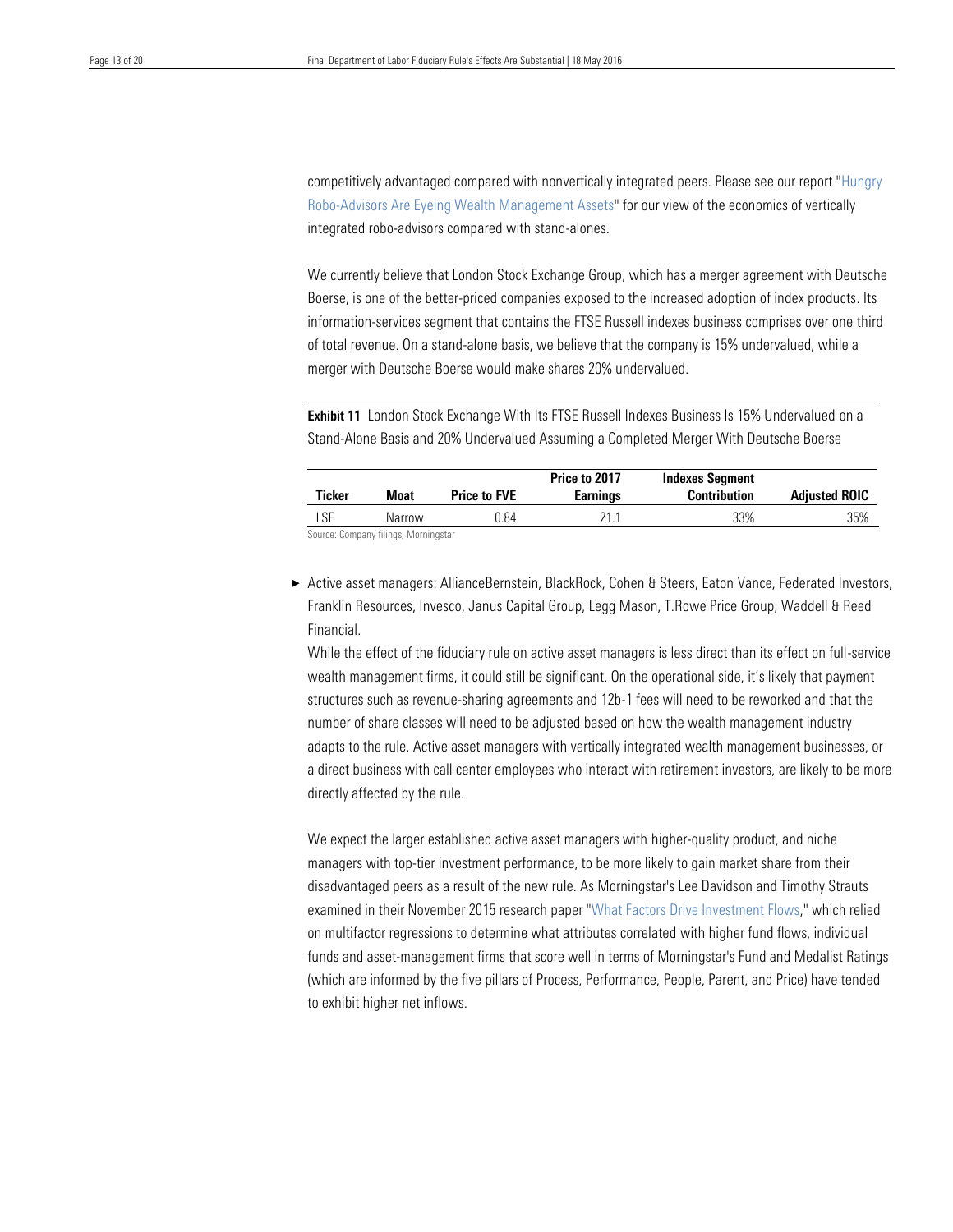Exhibit 12 Morningstar Manager Research Medalist Rating Criteria Have Generally Expected Relationship to Fund Flows (% Monthly Fund Flow Growth Difference for Equity Funds With a One Standard Deviation Move From the Average)



Source: Morningstar Research

Healthcare Observer | 18 May 2016

\*certain factors are expected to show a negative correlation with inflows, such as an above average net expense ratio leading to a decrease in inflows

We also expect some of the other characteristics that serve as the foundation of asset manager economic moats—such as product mix, distribution channel relationships, and brand and reputation to shift the balance to certain active managers at the expense of others. We believe that rating well on some of these factors will become increasingly important as payments for distribution are curtailed.

Broadly speaking, there are certain business mixes or product characteristics that will lead to more challenges or opportunities for the active asset managers. In terms of distribution channel, those that distribute more heavily through the full-service wealth management channel as opposed to the selfdirected or institutional channels, or those that do a lot of subadvisory business for variable annuities, will face more headwinds. High-fee, low-performing funds will also be much harder to justify under a best-interest obligation. With robo-advisors, outsourced fiduciaries, and defined-contribution platforms all expected to benefit from the implementation of the rule, we expect a greater focus on top-performing funds, relatively low-cost funds, products that can work well within fee-based advice arrangements, and funds that fill a distinct role from a portfolio perspective.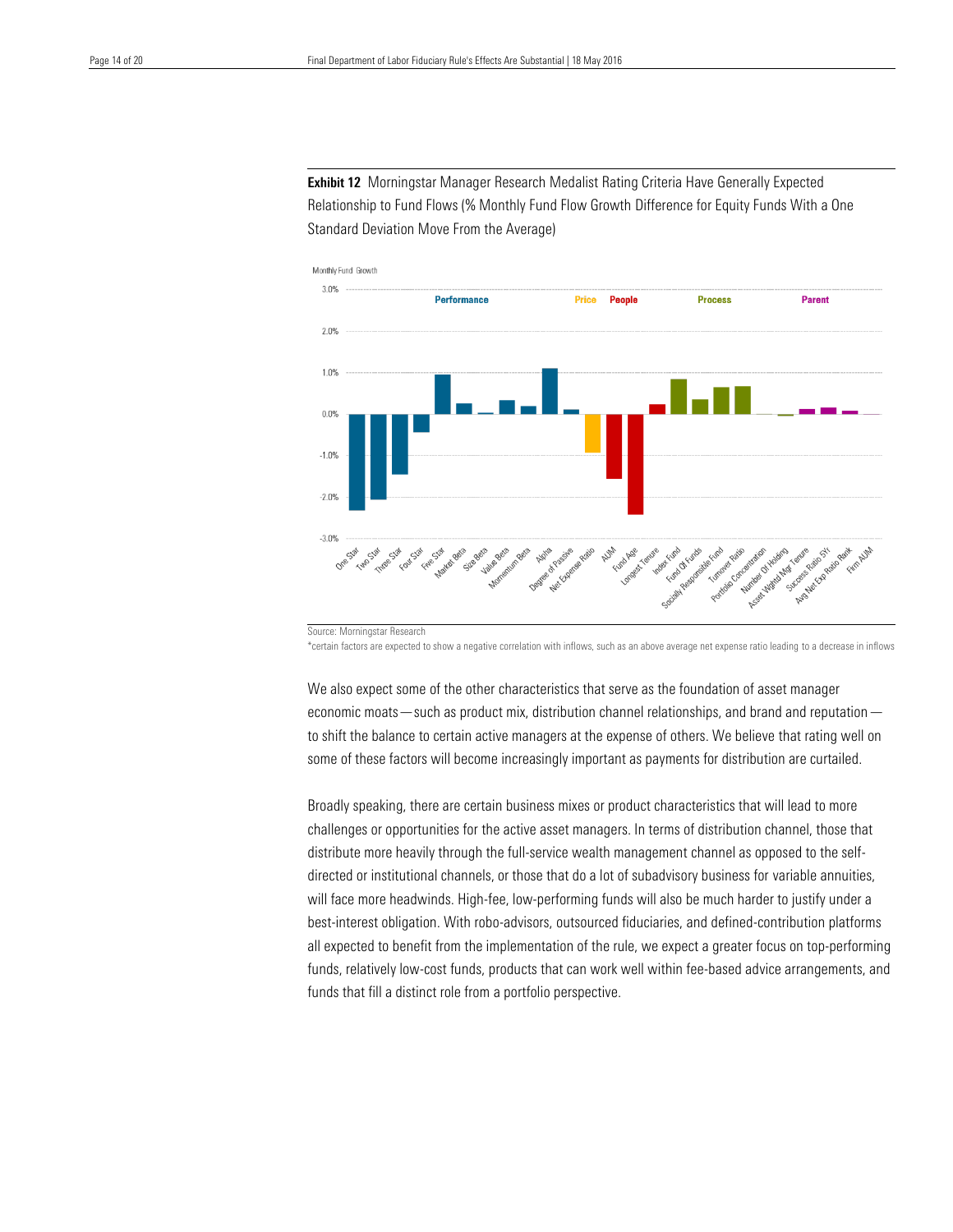**Exhibit 13** The Fiduciary Rule Will Favor Certain Active Asset Management Distribution Channels and Products

| Product                            | Channel Product              |                                            |
|------------------------------------|------------------------------|--------------------------------------------|
| High-fee                           |                              |                                            |
| Variable Annuities Low Performance | Outsourced Fiduciary Low Fee |                                            |
|                                    |                              | Robo-advisor Fee-based Account             |
|                                    |                              | Portfolio Completion                       |
|                                    |                              | Defined Contribution Plan High Performance |

Source: Morningstar

Healthcare Observer | 18 May 2016

► Full-service wealth management firms: Bank of America, Morgan Stanley, Raymond James Financial, Stifel Financial, UBS, Wells Fargo.

While the finalized Department of Labor fiduciary rule is in many ways more lenient than the initial proposal, it will still require that substantial changes be made to the financial sector, and full-service wealth management firms will be the most affected. In order for most wealth management firms and advisors to continue operating in any semblance of their current form, they will have to comply with the requirements of the best-interest contract exemption, or BICE, to receive prohibited direct or indirect compensation, such as securities commissions, 12b-1 fees, and revenue sharing. The BICE relies on an actual contract that states that the financial institution has a duty to act in the best interest of its clients. As with any contract, its breach opens up the financial institution to legal claims. It is this potential for litigation that is the enforcement mechanism and boogeyman of the fiduciary rule.

We believe that the fiduciary rule will affect taxable accounts in addition to tax-qualified accounts. The best-interest contract exemption is administratively feasible, but it will be a task to implement. Many firms will choose to apply the same policies and procedures to both tax-qualified and taxable accounts in order to not have two different sets of workflows and systems. Additionally, wealth management firms may treat both tax-qualified and taxable accountholders in accordance with the Department of Labor's fiduciary standard, so as not to in actuality or give the perception to clients of differing service levels.

Firms can run two separate systems, but it may require much work. In terms of compensation, the fairly typical ratcheted compensation schedule may have to be revised to not factor in tax-qualified accountrelated revenue. Compliance departments may also choose to create different lists of financial products that are more suitable for either taxable accounts or tax-qualified accounts.

RIAs are already under a fiduciary standard, but it's an SEC standard that isn't wholly congruent with the prohibited transaction-based structure of the Department of Labor's standard. The two more prominent areas where RIAs will have to be careful is with IRA rollovers and if they receive commissions or thirdparty payments as a hybrid advisor. There is a "level fee fiduciaries" streamlined BICE primarily for rollovers and RIAs. However, while the streamlined BICE does away with the actual contract, it still has the impartial conduct standards of the BICE and requires documentation justifying the move to the levelfee arrangement.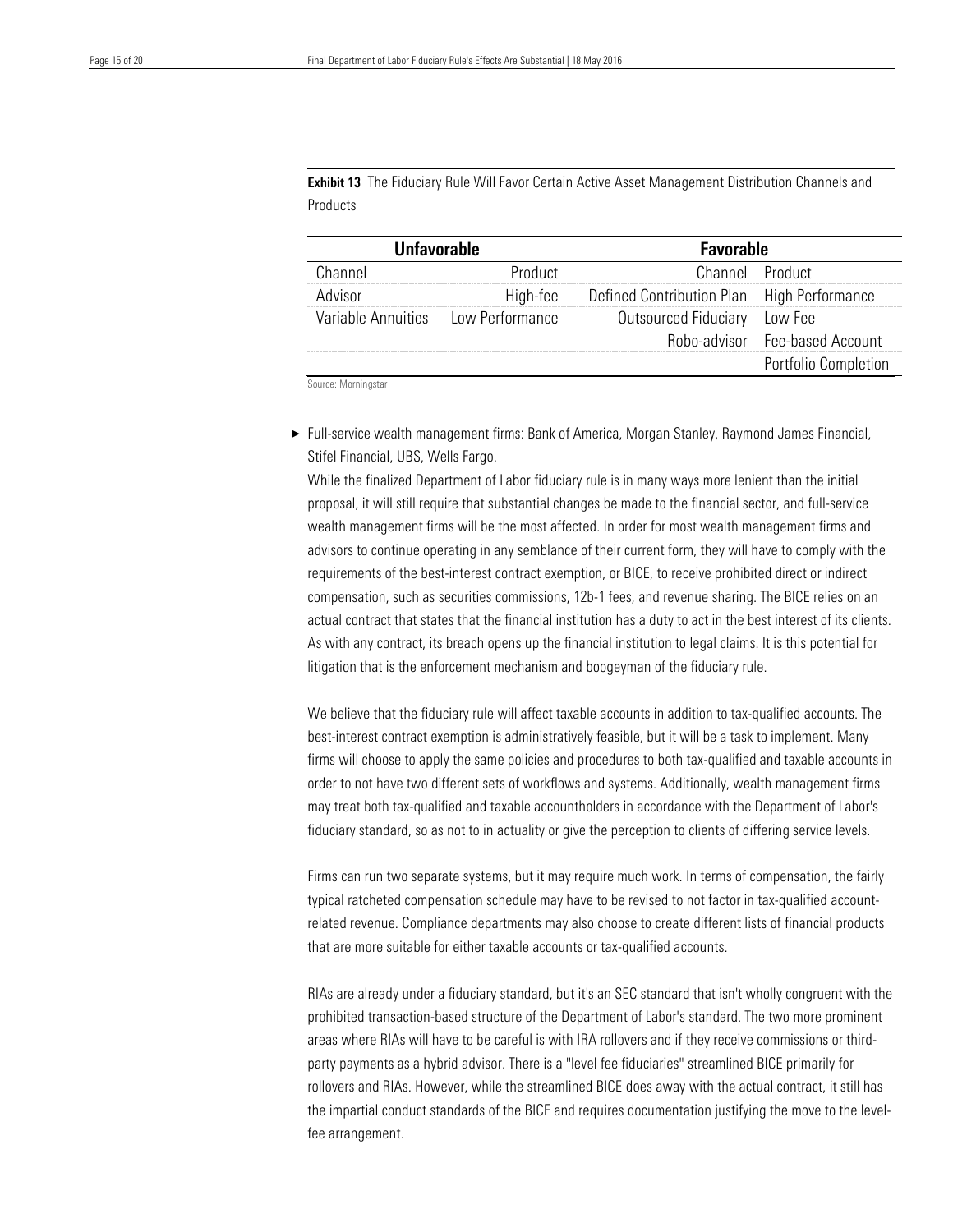Investment banks with advisors will take an additional hit to their fixed-income business from a lessmentioned modification that came with the fiduciary rule package. An exemption for principal transactions was also released with the rule that is meant to allow the receipt of conflicted compensation mainly related to fixed-income securities. However, the finalized exemption cannot be used for securities underwritten by the advisor's financial institution and certain other securities that may be sold on a principal basis, such as asset-backed securities that aren't guaranteed by an agency. The Department of Labor delivered a jab to the chin of investment banks whose fixed-income businesses are already on the ropes from government regulations on capital and proprietary trading.

Because of the costs of implementation, we expect consolidation in the full-service wealth management industry. Barclays, Credit Suisse, Deutsche Bank, and MetLife all entered into agreements with other U.S. advisor forces. Spreading the fixed costs of the fiduciary rule over a larger headcount will reduce the operating margin compression on full-service, commission-based IRAs that we previously estimated at 4 to 6 percentage points. On the margin, we also believe that those considering being or are already hybrid advisors may choose to become fee-only RIAs, as they weigh the additional compliance costs compared with commissions.

We don't see the Department of Labor's fiduciary rule as uniformly negative for all full-service wealth management players and believe that some firms, particularly those with economic moats, will weather the rule better or even profit from less competitively advantaged peers. Firms may gain from industry consolidation in two ways. The first is through clients consolidating assets at their preferred wealth management firm. No firm has 100% wallet share of their clients, and potentially increasing account minimums will lead clients to bring more assets to a service provider to meet account requirements. The wealth management firms with strong customer relationships built on brands and unique services will be advantaged, such as Bank of America Merrill Lynch, Morgan Stanley, and UBS. The second form of consolidation is of firms. We believe that firms such as Raymond James Financial, Stifel Financial, and Wells Fargo that have both an employee and independent channel along with room to fill in geographic footprints are poised to be major consolidators.

There are also revenue and expense offsets to the fiduciary rule for wealth management firms. Feebased accounts have upwards of a 60% higher revenue yield than commission-based accounts. While moving an IRA account from a commission-based to a fee-based arrangement will now require documentation regarding why that's in the best interest of the client, we expect that the fiduciary rule will accelerate this movement and offset some of the compliance costs. Digital advice solutions, process streamlining, outsourcing fiduciary responsibilities, and meaningful analysis justifying that transactions are in the best interest of clients can also increase productivity or reduce costs.

Our overall conclusion regarding full-service wealth management firms is that the Department of Labor's fiduciary rule will disrupt their business operations, advisors will have to substantiate that their actions are in the best interest of their clients, and advisors will, more than ever, have to justify their value to clients.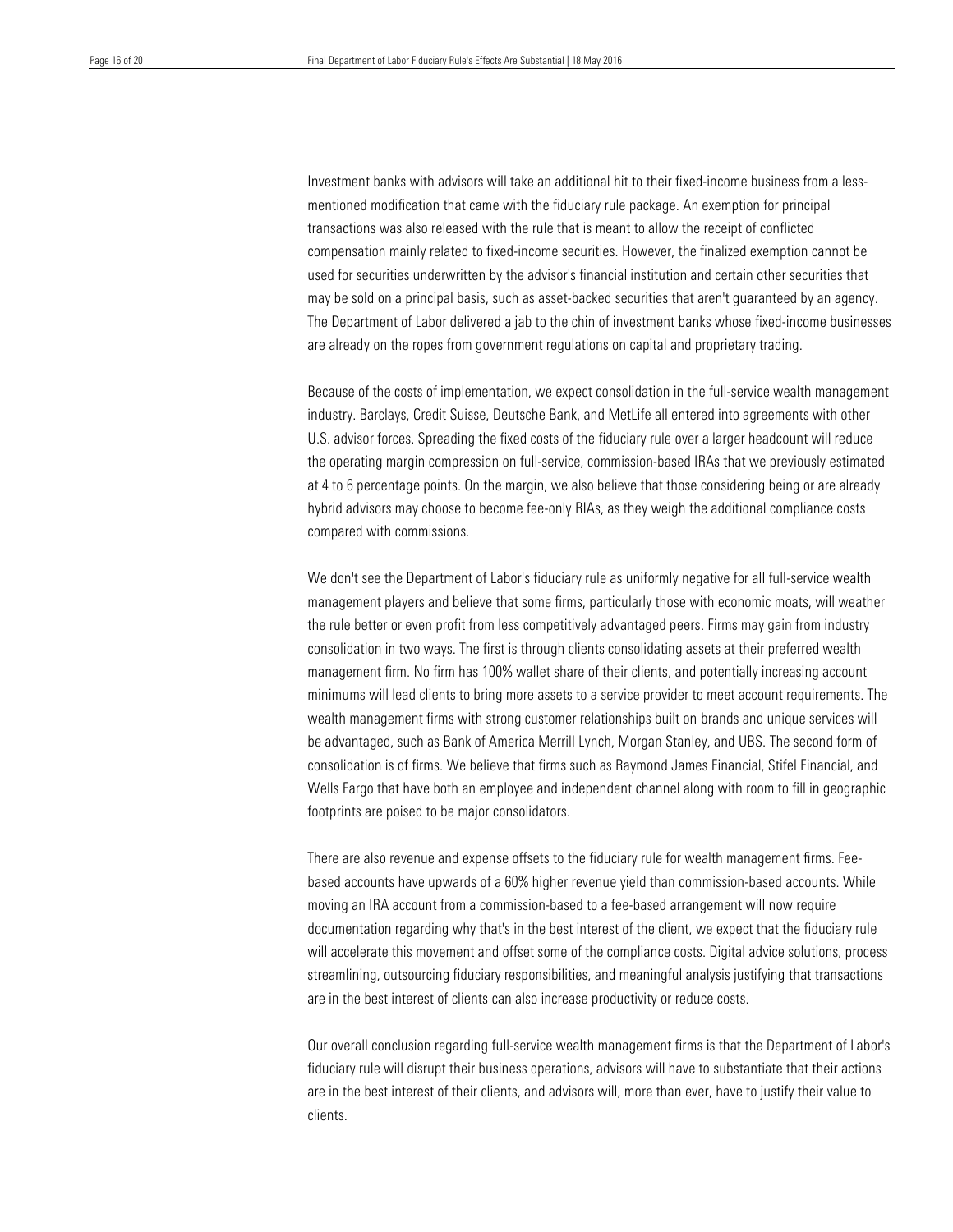Of the full-service wealth management firms, we believe that Stifel Financial is the most undervalued. For those with a medium-term horizon, we see Stifel Financial as a growth stock whose earnings will be back on track after a couple of bumpy quarters. Investment banking revenue for the beginning of this year is shaping up to be fairly awful, as volatile capital markets have reduced underwriting and merger activity. Not only is revenue likely to decrease, Stifel's cost structure will be bloated by an extra \$100 million of acquisition integration costs in the first half of the year. So even on an adjusted basis, nearterm earnings are not going to be pretty.

However, once past this rough patch, Stifel's earnings growth should outpace peers. A primary reason its growth slowed over the past year was that Stifel purposely restrained its balance sheet to put off having to take the Dodd-Frank stress test for another year. Now that the company's balance sheet is over \$10 billion, Stifel can go back to its acquisitive ways or reinvest in its bank. This has already started to play out, with the company announcing the acquisition of Eaton Partners and ISM Capital Management and increasing its bank assets nearly 60% in one quarter. Since the company is likely sitting on over \$150 million of excess capital, it can continue to look for acquisitions, grow its balance sheet several billion dollars, or repurchase shares at what we believe is an attractive price. Rising interest rates and operating leverage also provide additional drivers of medium-term earnings outperformance. Over the next five years, we project non-GAAP operating income to grow at an 11% compound annual rate.

Morgan Stanley is also worth considering. It will be clear that the company can earn its cost of capital and that it should trade right around book value once it's approved to return excess capital. The company currently has a fully phased common equity Tier 1 ratio of over 14% compared with a 10% minimum plus regulatory buffers and a supplementary leverage ratio of about 6% compared with a 5% eventual requirement. Returning this excess capital will add around 1 percentage point to return on equity and should justify the company trading at book value. We view the Federal Reserve allowing any of the large banks to draw down their excess capital as being a positive catalyst for Morgan Stanley, as it signals a regulatory willingness to reverse the stockpiling of capital. For a look at how capital returns work with Morgan Stanley, please see our March 2014 report ["Goldman Sachs' and Morgan Stanley's](http://select.morningstar.com/downloadarchive.aspx?year=2014&docid=640183&secid=&companyid=&title=Goldman+Sachs%27+and+Morgan+Stanley%27s+Capital+Returns%3a+Our+Take+on+Excess+Capital%2c+2014+CCAR+Results%2c+and+Effect+of+Capital+Returns+on+Key+Valuation+Metrics)  [Capital Returns](http://select.morningstar.com/downloadarchive.aspx?year=2014&docid=640183&secid=&companyid=&title=Goldman+Sachs%27+and+Morgan+Stanley%27s+Capital+Returns%3a+Our+Take+on+Excess+Capital%2c+2014+CCAR+Results%2c+and+Effect+of+Capital+Returns+on+Key+Valuation+Metrics)."

In terms of the fundamentals of Morgan Stanley's business, we see questions about its fixed-income business as largely a distraction and that its wealth management business is where value will be created going forward. Institutional fixed-income trading revenue has been less than 15% of net revenue over the past five years, and with recent cuts in headcount, it will be even lower going forward. Whether returns on capital from fixed-income trading improve from top-line growth or reducing investment in the business, we don't see it as a material value creator or destroyer of the firm. The wealth management business and related net interest income is where earnings growth will come from. We project net interest income growing 67% to about \$5 billion over the next several years, which would increase 2015 pro forma earnings per share nearly 20%. For our view on secular and cyclical factors in credit trading, please see our June 2013 report "[Who Is Affected by Changes in the Credit Trading](https://select.morningstar.com/downloadarchive.aspx?year=2013&docid=599367&secid=200100K67A&companyid=0C000008HA&title=Who+is+Affected+by+Changes+in+the+Credit+Trading+Environment%3f)  [Environment?](https://select.morningstar.com/downloadarchive.aspx?year=2013&docid=599367&secid=200100K67A&companyid=0C000008HA&title=Who+is+Affected+by+Changes+in+the+Credit+Trading+Environment%3f)" For a more detailed discussion of why wealth management is an important part of the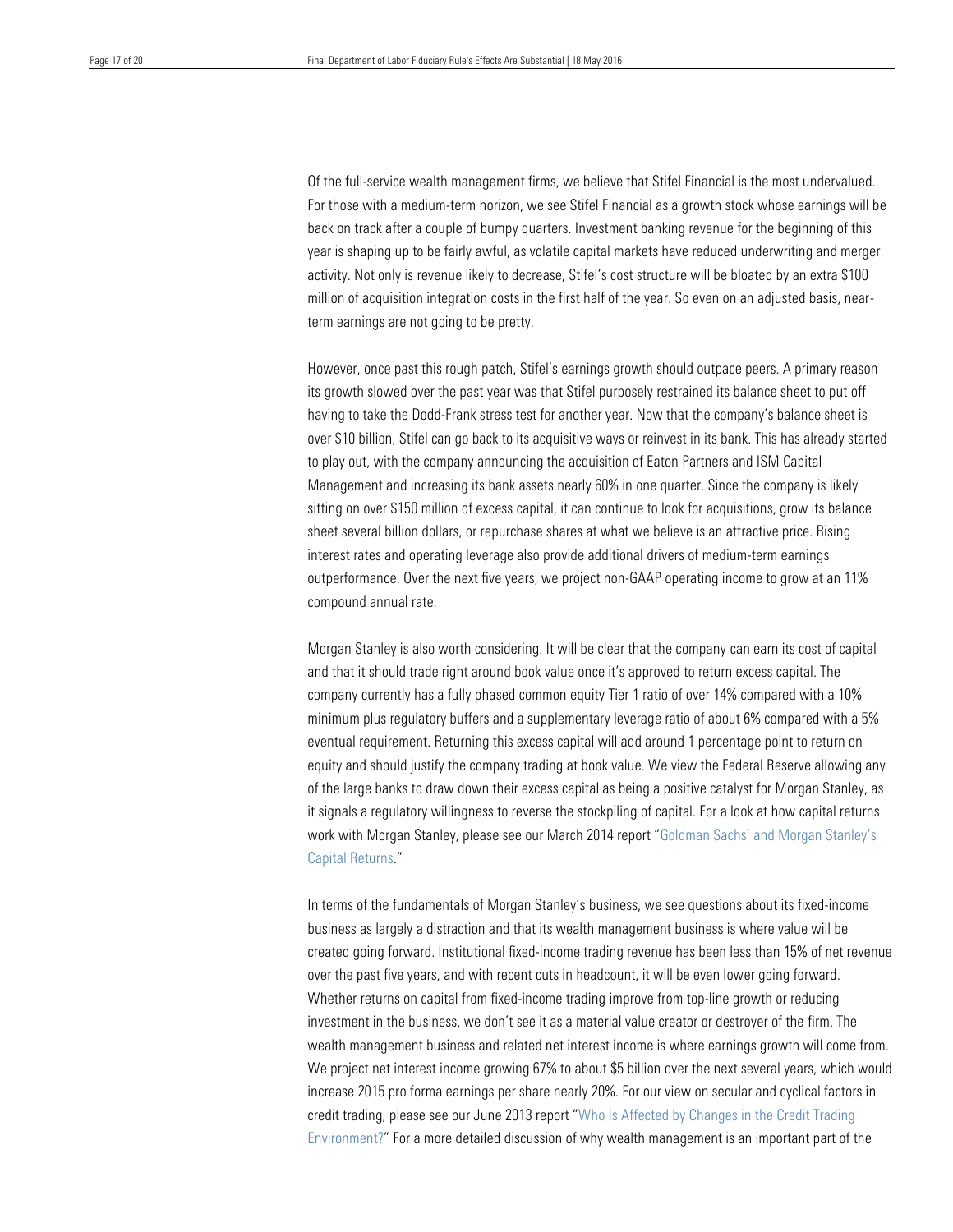Morgan Stanley investment thesis, please see our December 2014 report ["Morgan Stanley's Wealth](https://select.morningstar.com/downloadarchive.aspx?year=2014&docid=676377&secid=200100K67A&companyid=0C000008HA&title=Morgan+Stanley%27s+Wealth+Management+Is+Underappreciated%3a+Wealth+Management+and+Banking+Are+the+Key+Earnings+Drivers)  [Management Is Underappreciated](https://select.morningstar.com/downloadarchive.aspx?year=2014&docid=676377&secid=200100K67A&companyid=0C000008HA&title=Morgan+Stanley%27s+Wealth+Management+Is+Underappreciated%3a+Wealth+Management+and+Banking+Are+the+Key+Earnings+Drivers)."

For those who are concerned over macro factors affecting wealth management firms, such as interest rates and equity market levels, we view a pair trade of going short Raymond James Financial and long Stifel Financial or Morgan Stanley as reasonably isolating their valuation difference while hedging macro uncertainties.

**Exhibit 14** Stifel Financial and Morgan Stanley Are Undervalued, While a Pair Trade With Raymond James Isolates a Material Valuation Difference While Hedging Macro Uncertainties

|            |        |                 | Price to                                                  |                  |                 | Wealth                             |             | Fee           |                                 |
|------------|--------|-----------------|-----------------------------------------------------------|------------------|-----------------|------------------------------------|-------------|---------------|---------------------------------|
| Ticker     | Moat   | Price<br>to FVE | 2017<br>Earnings                                          | Price<br>to Book | Price<br>to TBV | <b>Management</b><br>$\frac{0}{0}$ | IRA<br>$\%$ | Based<br>$\%$ | <b>Normalized</b><br><b>ROE</b> |
| <b>BAC</b> | Narrow |                 | 875                                                       | N 60             |                 | 15%                                | 20%         |               | 9%                              |
| ΜS         | Narrow |                 | 8 AV                                                      |                  | N 85            |                                    | ንበ%         |               | 9%                              |
|            | None   | ገ ጸጸ            | 13 16                                                     | ს. ს.            |                 | 75%                                | 35%         |               |                                 |
|            | None   |                 | 1በ 65                                                     | ገ ባ?             |                 |                                    | 25%         | 18%           |                                 |
| WFC        | Wide   | 0.79            | 10.67<br>Course Courses resumed to Courses Clara Montered | l.41             | .83             |                                    | 25%         |               | 3%                              |

ce: Company commentary, Company filings, Mornings

▶ Alternative asset managers: APO.

While the finalized Department of Labor fiduciary rule included a positive change for alternative investment managers, we continue to believe that the rule will have a negative effect on these firms. The major change was that the best-interest contract exemption no longer has an explicit list of assets that the exemption can be used for. The initial proposal's list didn't include assets such as public nontraded real estate investment trusts and derivatives, so advisors using those products wouldn't have been able to receive any compensation related to those transactions. Without being paid for distributing or using those products, it's plain to see that usage of those products would decline.

While some alternative products are now technically allowed under the best-interest contract exemption, we think that pragmatically speaking, their use by advisors will decline. Many of these alternative products come with relatively high fees, and the bar for justifying them in a retirement account under a best-interest obligation is then much higher than more standard products such as mutual funds and exchange-traded REITs. The Department of Labor also stated that it would pay particular attention to the recommendation of these products, that advisors should document why their use is in the best interest of the client, and that continued monitoring of the investment past the initial recommendation may be needed to satisfy the best-interest obligation. The degree to which alternative asset management firms will be affected by the fiduciary rule therefore depends on the willingness and ability of the full-service wealth management firms to substantively justify these products in client portfolios.

Among alternative asset managers, we believe Apollo will be the most affected via its stake in Athene, but the ultimate impact is mixed. Athene, with about \$45 billion in fixed-index annuities is the fourth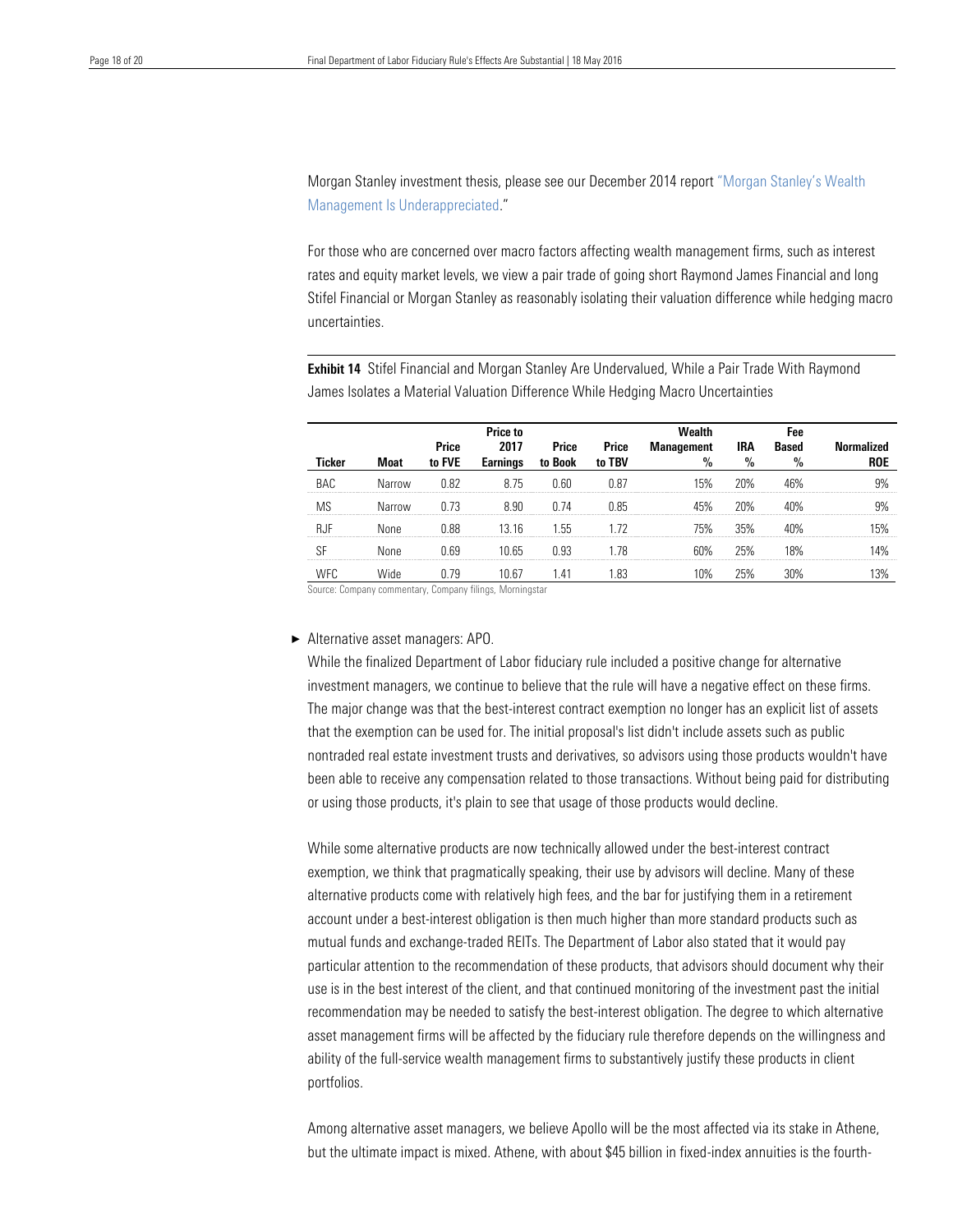largest player in the U.S. after AIG, Allianz, and New York Life, and obtains about \$3 billion in retail sales annually. With fixed-index annuities included under the best-interest contract exemption, it must work with its distribution partners to adapt. Adapting to the rule is no small task, as industry estimates put about 60%-65% of fixed-index annuity sales within qualified investment accounts affected by the rule. Apollo derives an estimated \$400 million annually in management fees (about 45% of management fee revenue) from Athene, and owns a bit more than 10% of the entity with plans for an IPO likely within the next year, which could generate substantial additional incentive fees.

On the positive side, we believe the shift plays to Athene's strengths in sourcing attractive annuity blocks via acquisitions and reinsurance agreements where the cedent pays Athene to assume the liabilities. Athene has acquired all of its assets (about \$60 billion) since 2011 from acquisitions, at a weighted average price/book value of 0.6, and we expect that as the space undergoes a period of dislocation, Athene will be well-positioned to acquire further assets at a discount, lowering its overall funding costs. Further, we do not expect a significant impact to Apollo's management fee revenue, as we do not expect existing assets under management to decline, and our fee growth expectations from Athene are mainly linked to our assumptions about Apollo's ability to further penetrate Athene AUM as a subadvisor, which is independent of the rule's impact.

Negative impacts include a drop-off in Athene's retail sales. Fixed-index annuities are not likely to resume the double-digit growth rates they experienced when fixed-index annuity sales increased to \$55 billion in 2015 versus \$27 billion in 2008. We would also expect Athene to either develop its own distribution capabilities (Apollo could use the recently acquired RCS Capital's wholesale distribution retail network) or rework existing distribution agreements to incorporate new annuity products that offer appropriate incentives to advisors. Further, valuations for annuity providers such as Athene are likely to decline, meaning our estimated incentive fees of \$500 million to \$1 billion to Apollo from an eventual Athene IPO are more likely to be in the \$250 million to \$500 million range, as the provider may trade at a discount to book because of the uncertainty.

► Life insurance companies: Ameriprise Financial, MetLife, Principal Financial Group, Prudential Financial. Life insurance companies were hit with one of the more negative surprises of the finalized rule, as fixedindex annuities that the initial proposal kept under the less-demanding prohibited transaction exemption 84-24 are being put in the best-interest contract exemption along with variable annuities. This likely forced some insurance companies to make a 180-degree shift in their contingency plans, as some were contemplating fixed-index annuity volumes replacing variable annuities. A major adaptation that we expect in the life insurance industry is more annuities being made that work well with fee-based accounts. According to Morningstar data, only about 4% of variable annuity sales are structured as feebased instead of commission. We also believe that there will be a greater emphasis placed on benefit riders with variable annuities to validate their compensation payments, as the Department of Labor has expressed skepticism regarding the tax benefits of certain products when used within tax-qualified accounts.  $M$